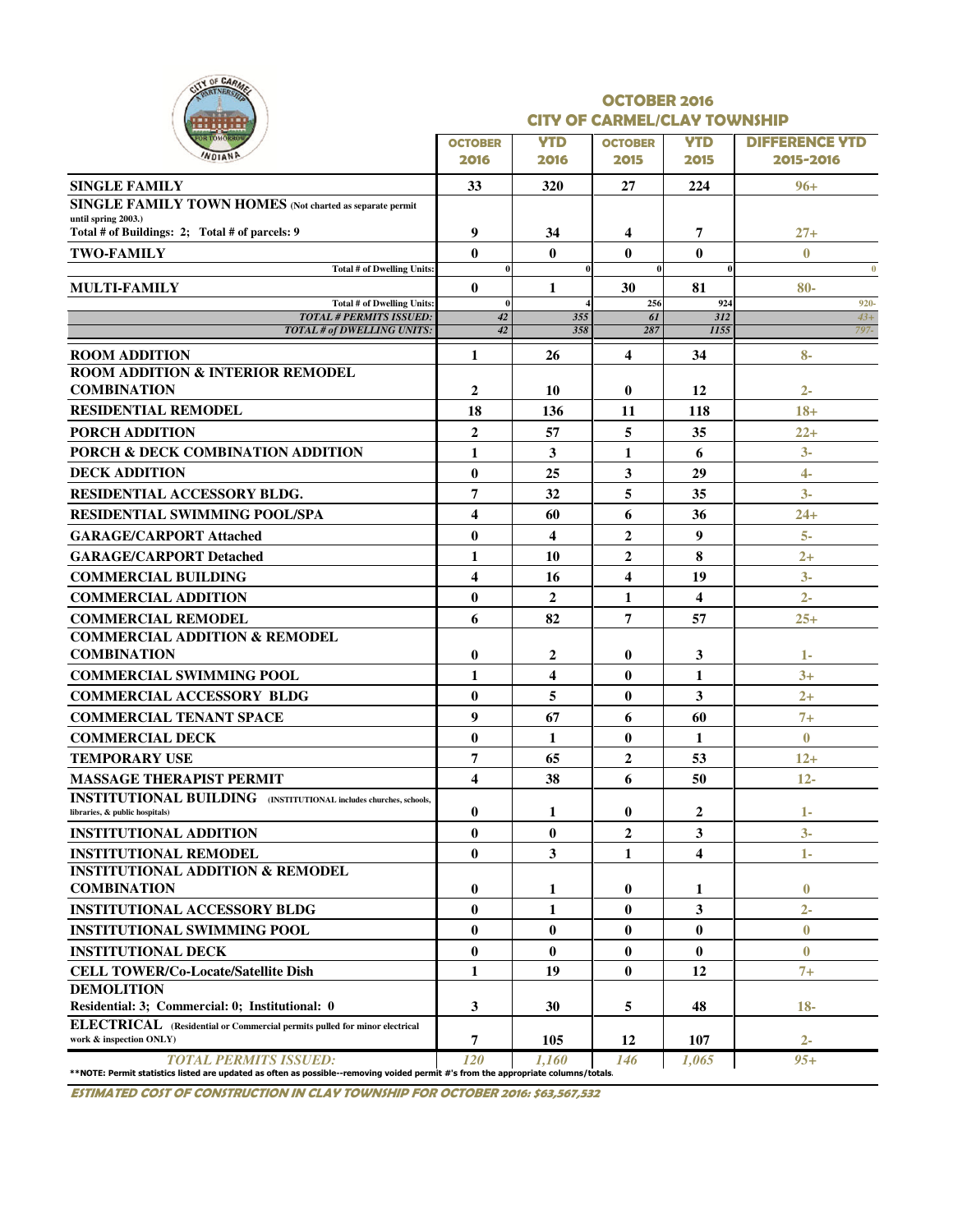## D.O.C.S. BUILDING & SIGN ACTIVITY OCTOBER 2016

COMMERCIAL, INSTITUTIONAL, & MULTI-FAMILY - NEW STRUCTURES, ACCESSORY BUILDINGS, ADDITIONS, TENANT FINISHES, REMODELS, POOLS, DECKS (Institutional includes churches, schools & libraries)

Type of Construction and the construction of Construction and the construction of  $\alpha$  and  $\alpha$   $\alpha$   $\beta$   $\beta$   $\beta$ 

### PERMITS ISSUED

| <b>COMMERCIAL NEW STRUCTURE:</b>                                                   |
|------------------------------------------------------------------------------------|
| <b>• Fairfield Inn &amp; Suites by Marriott, 1335 W. Main St.</b>                  |
| $\bullet$ Midtown East North Garage, 145 $4^{th}$ St. SW                           |
| . Pedcor Square Building 5, 385 City Center Dr.                                    |
| • Allied Solutions Corporate Headquarters, 350 1st Ave. SW                         |
|                                                                                    |
| <b>COMMERCIAL SWIMMING POOL:</b>                                                   |
| · Olivia on Main, 1111 W. Main St.                                                 |
| <b>COMMERCIAL TENANT FINISH / REMODEL:</b><br>.15                                  |
| · Social & Wellness Court, 11595 N. Meridian St.                                   |
| • Proofpoint, 450 E. 96th St. #251                                                 |
| · Carmel Timeshare, 11911 N. Meridian St.                                          |
| · St. Vincent Urgent Care, 13250 Hazel Dell Pkwy.                                  |
| <b>. Linnea's Lights, 12358 Hancock St.</b>                                        |
| · Indiana Sports Medical Massage, 10585 N. Meridian St.                            |
| · Liberty Mutual Insurance, 11611 N. Meridian St. #105                             |
| • DWA Healthcare, 630 W. Carmel Dr. #180                                           |
| • Baldwin & Lyons, 111 Congressional Blvd. $1^{st}$ , $3^{rd}$ , & $4^{th}$ Floors |
| <b>• A Cut Above,</b> 12955 Old Meridian St. #104                                  |
| <b>• Carmel Community Room, 11911 N. Meridian St.</b>                              |
| • Stompin' Barley, 14560 River Rd. #140                                            |
| • Raelynn's Boutique, 14560 River Rd. #125, #130, ‡                                |
| · Smilecentric, 14560 River Rd. #105                                               |
| • Market Share Financial, 11611 N. Meridian St. #300                               |
|                                                                                    |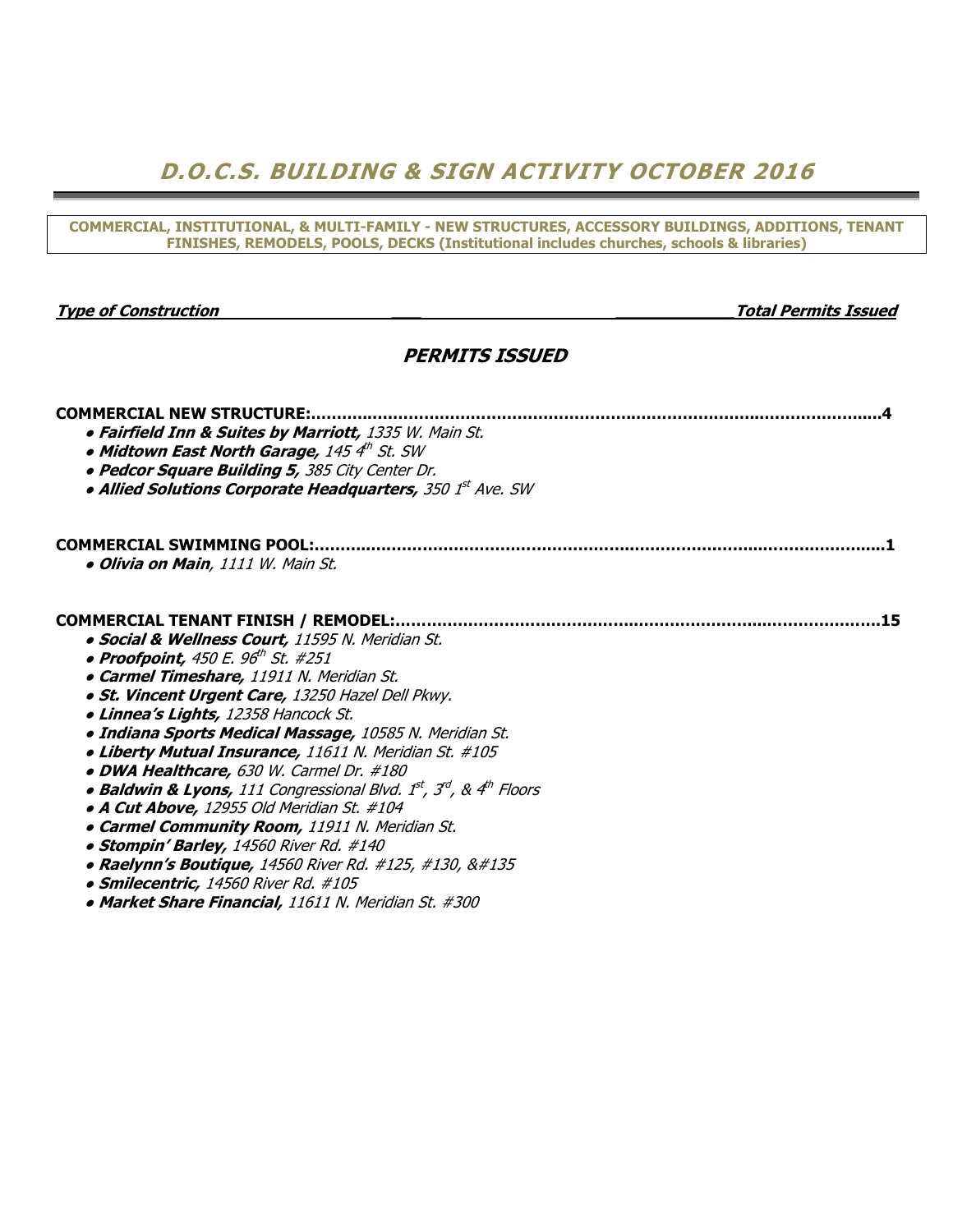### COMMERCIAL CERTIFICATES OF OCCUPANCY ISSUED

| <b>COMMERCIAL NEW STRUCTURE:</b><br><b>• Butler Maserati, 4180 E. 96th St.</b> |  |
|--------------------------------------------------------------------------------|--|
| <b>COMMERCIAL TENANT FINISH / REMODEL:.</b>                                    |  |
| • Linnea's Lights, 12358 Hancock St.                                           |  |
| • Clay Terrace, 14550 Clay Terrace Blvd. #155                                  |  |
| • Carmel City Center, 712 Rangeline Rd. S.                                     |  |
| . My Plastic Surgery Center, 11450 N. Meridian St. #225                        |  |
| . Posh Nails, 11503 Spring Mill Rd. #500                                       |  |
| • SEP Product Design Studio, 840 Rangeline Rd. S.                              |  |
| • Shred 415, 11503 Springmill Rd. #400                                         |  |
| • Delaware Life, 301 Pennsylvania Pkwy. 1st Floor                              |  |
| · Indianapolis Men's Clinic, 11590 N. Meridian St. #405                        |  |
| • Blue and Company, 12800 N. Meridian St. #400                                 |  |
| • Starbucks Coffee Co., 11435 N. Springmill Rd. #200                           |  |
|                                                                                |  |
| • Better Being Float Center, 20 Executive Dr.                                  |  |
| • RPM Machinery, 12821 New Market St. E. #300                                  |  |

- Robert Taylor DDS, 301 E. Carmel Dr. #H100
- Indiana Members Credit Union, 12725 Old Meridian St.

### D.O.C.S. BUILDING & SIGN ACTIVITY OCTOBER 2016

|                                                                                                                                                                                                                                                                                        | <b>OCT 2016</b> | <b>OCT 2015</b> |
|----------------------------------------------------------------------------------------------------------------------------------------------------------------------------------------------------------------------------------------------------------------------------------------|-----------------|-----------------|
| <b>TOTAL PERMITS ISSUED:</b> (EXCLUDING Water, Sewer, and Sign Permits)                                                                                                                                                                                                                | 120             | 146             |
| <b>TOTAL WATER &amp; SEWER PERMITS:</b>                                                                                                                                                                                                                                                | 41              | 32              |
| <b>TOTAL SIGN PERMITS:</b> (May not include signs approved for/with the issuance/guidelines of a Temporary Use permit)                                                                                                                                                                 | 29              | 17              |
| <b>BUILDING INSPECTIONS PERFORMED:</b>                                                                                                                                                                                                                                                 | 531             | 506             |
| (The # includes inspections by Urban Forestry; but does not include Carmel Fire Dept. or Code Enforcement inspections)<br><b>BUILDING PLAN REVIEWS:</b><br>(As of Feb. 2008: This # includes inspections plan reviews completed by the Building & Code staff for various permit types) | 99              | 134             |
| <b>PUBLIC REQUEST FOR INFORMATION (RFI):</b>                                                                                                                                                                                                                                           | 33              | 59              |

## D.O.C.S. NEWS AND NOTES OCTOBER 2016

- Alexia Lopez, Adrienne Keeling, and David Littlejohn attended the Ohio-Kentucky-Indiana Regional Planning Conference in Indianapolis October 6-7.
- Mike Hollibaugh attended the Urban Land Institute Fall Conference in Dallas, Texas the week of October 24.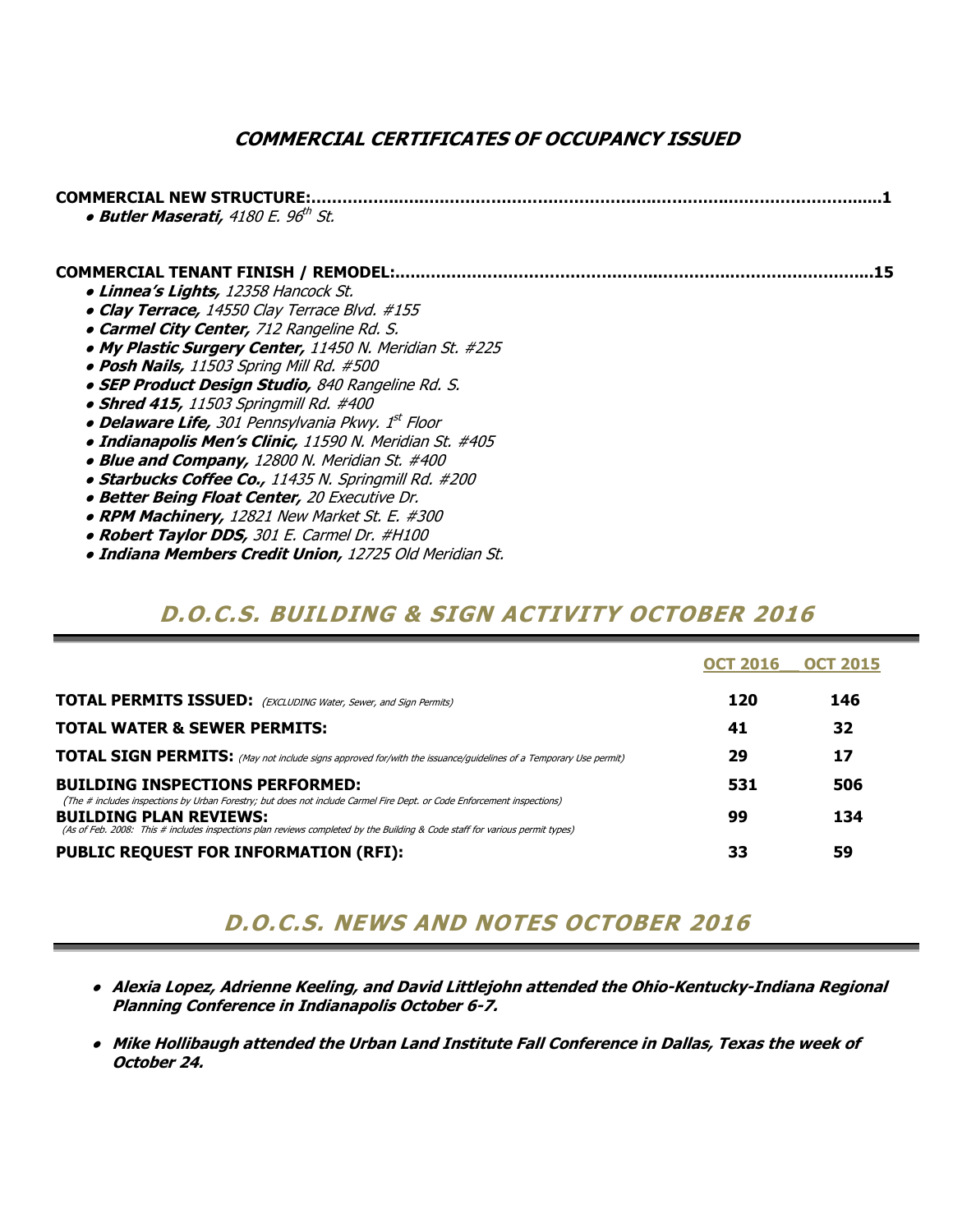## D.O.C.S. CODE ENFORCEMENT ACTIVITY OCTOBER 2016

#### CODE ENFORCEMENT TASK REPORT SUMMARY FOR OCTOBER 2016

| <b>COMPLAINTS RECEIVED</b> | <b>TOTAL:</b> | <b>INSPECTION STATISTICS</b> | <b>TOTAL:</b> |
|----------------------------|---------------|------------------------------|---------------|
| EMAIL                      |               | <b>NEW CASES</b>             | 32            |
| "MY CARMEL" APP            | 10            | INITIAL INSPECTIONS          | 25            |
| <b>PHONE</b>               | 8             | <b>ABATEMENT</b>             |               |
| <b>REFERRAL</b>            |               | INITIAL VIOLATION NOTICE     |               |
| <b>STAFF</b>               |               | <b>RE-INSPECTIONS</b>        | 38            |
| <b>WALK-IN</b>             |               | <b>CLOSED CASES</b>          | 41            |

#### CODE ENFORCEMENT MONTHLY REPORT FOR OCTOBER 2016

| <b>TYPE OF COMPLAINT/VIOLATION</b> | <b>NEW CASES</b> | <b>TYPE OF COMPLAINT/VIOLATION</b>  | <b>NEW CASES</b> |
|------------------------------------|------------------|-------------------------------------|------------------|
| <b>BUILDING CODE VIOLATIONS</b>    | 0                | PROPERTY MAINTENANCE                | 4                |
| <b>COMMERCIAL VEHICLE</b>          | 0                | RECREATIONAL VEHICLE                |                  |
| <b>DUMPSTER</b>                    | $\Omega$         | RIGHT-OF-WAY OBSTRUCTION            |                  |
| <b>FARM ANIMALS</b>                |                  | <b>SIDEWALK</b>                     |                  |
| <b>FENCE VIOLATION</b>             | 0                | <b>SIGNS</b>                        | 199              |
| <b>GRASS OR WEEDS</b>              |                  | <b>TRASH/DEBRIS</b>                 |                  |
| <b>HOME OCCUPATION</b>             | $\Omega$         | UNSAFE BUILDING                     |                  |
| NOISE REGULATIONS                  | $\mathbf{0}$     | VEHICLE ON DISPLAY, ON LAWN OR JUNK |                  |
| OPEN AND ABANDONED                 | $\Omega$         | <b>ZONING USE VIOLATIONS</b>        |                  |
| <b>OUTDOOR STORAGE</b>             | 0                | <b>OTHER</b>                        |                  |
| PARKING IN LAWN/GREENBELT          | 0                | <b>TOTAL</b>                        | 216              |
|                                    |                  |                                     |                  |

#### FORECLOSURE MONITORING SUMMARY FOR OCTOBER 2016

| <b>INSPECTION STATISTICS</b> | <b>TOTAL:</b> |
|------------------------------|---------------|
| NEW CASES                    |               |
| INITIAL INSPECTIONS          | 8             |
| ABATEMENT                    | 0             |
| INITIAL VIOLATION NOTICE     | $\mathcal{P}$ |
| RE-INSPECTIONS               | 60            |
| CLOSED CASES                 | 8             |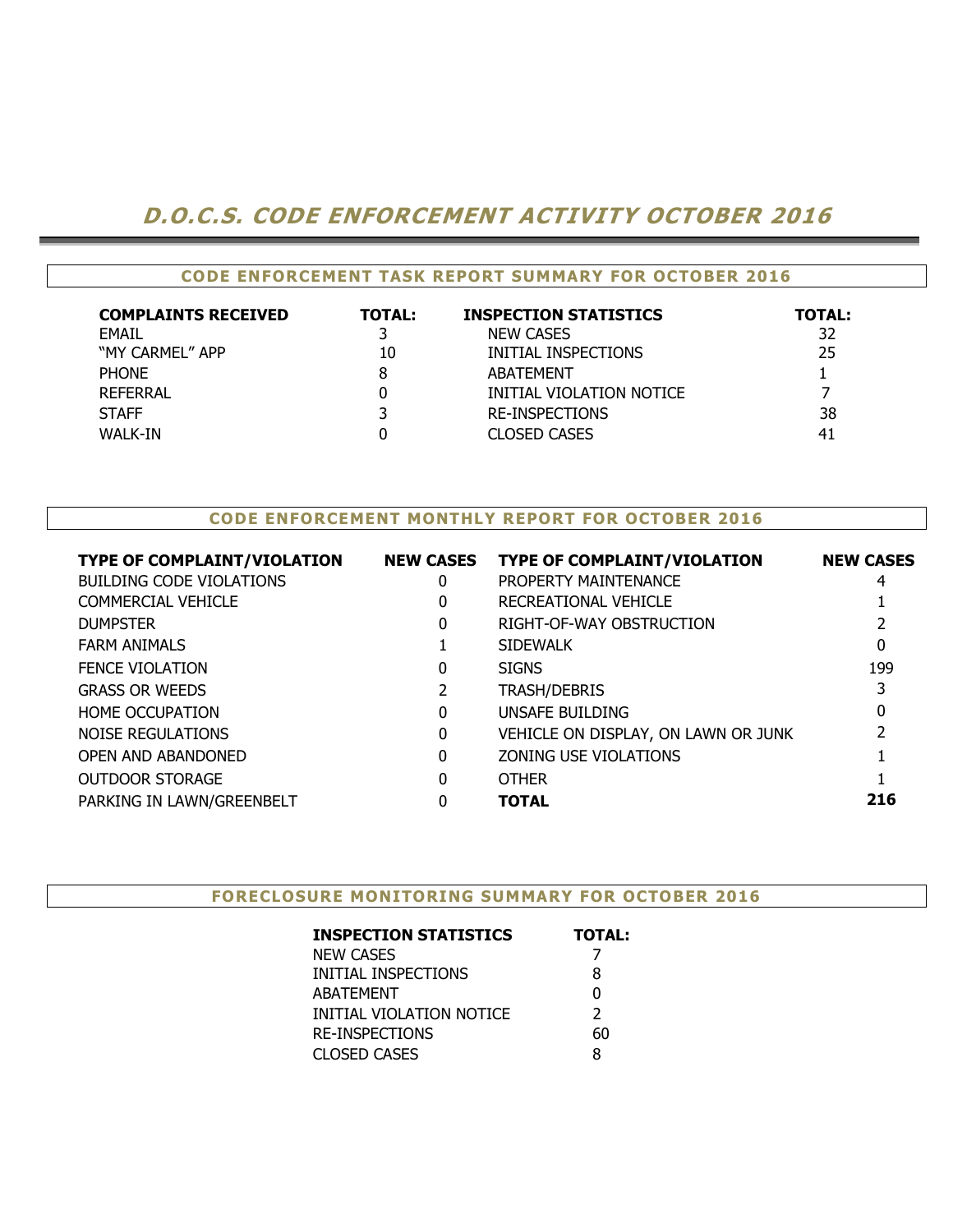#### DEPARTMENT OF COMMUNITY SERVICES INCOME REPORT OCTOBER 1-31, 2016



| <b>TRANSACTION TYPE:</b>                                                                                                                                                       | <b>TRANSACTIONS:</b> |          | <b>TRANSACTIONS:</b>         |
|--------------------------------------------------------------------------------------------------------------------------------------------------------------------------------|----------------------|----------|------------------------------|
| <b>BUILDING PERMITS:</b> [Building permits includes the fee for full Certificate of Occupancy (C/O) or Substantial<br>Completion (C.S.C.) that will be issued, when required.] | 75                   | \$       | 209,813.22                   |
| <b>DEMOLITION PERMITS:</b>                                                                                                                                                     | 3                    | \$       | 795.00                       |
| <b>ELECTRICAL PERMITS:</b> (Separate electrical/meter inspections-no other work being done.)                                                                                   | 3                    | \$       | 262.00                       |
| <b>LATE FEES:</b>                                                                                                                                                              | 1                    | \$       | 1,353.00                     |
| <b>MASSAGE THERAPIST PERMITS/RENEWALS:</b>                                                                                                                                     | 4                    | \$       | 100.00                       |
| RE-INSPECTION, ADDITIONAL INSPECTION, AND/OR TEMPORARY C/O /<br><b>C.S.C. FEES:</b>                                                                                            | 33                   | \$       | 5,577.39                     |
| PLAN AMENDMENT: (COMMERCIAL/INSTITUTIONAL)                                                                                                                                     | 1                    | \$       | 335.00                       |
| PLAN AMENDMENT: (RESIDENTIAL)                                                                                                                                                  | 5                    | \$       | 911.89                       |
| <b>SPECIAL EVENT PERMITS:</b>                                                                                                                                                  | 5                    | \$       | 835.00                       |
| TEMPORARY USE PERMITS/EXTENSIONS:                                                                                                                                              | 1                    | \$       | 335.00                       |
| <b>ABATEMENT:</b>                                                                                                                                                              | 0                    | \$       |                              |
| <b>ADLS: (Applications)</b>                                                                                                                                                    | 2                    | \$       | 2,056.14                     |
| <b>ADLS AMENDMENTS:</b>                                                                                                                                                        | 0                    | \$       |                              |
| <b>COMMITMENT AMENDMENTS:</b>                                                                                                                                                  | 0                    | \$       |                              |
| <b>DEVELOPMENT PLAN:</b>                                                                                                                                                       | 1                    | \$       | 1,300.76                     |
| <b>DEVELOPMENT PLAN AMENDMENTS:</b>                                                                                                                                            | 0                    | \$       |                              |
| <b>HPR REVIEWS:</b>                                                                                                                                                            | 0                    | \$       |                              |
| <b>ORDINANCE AMENDMENT APPLICATIONS:</b>                                                                                                                                       | 0                    | \$       |                              |
| <b>PLAT VACATIONS:</b>                                                                                                                                                         | 0                    | \$       | $\qquad \qquad \blacksquare$ |
| <b>PRIMARY PLATS:</b>                                                                                                                                                          | 0                    | \$       |                              |
| <b>PRIMARY PLAT AMENDMENTS:</b>                                                                                                                                                | 1                    | \$       | 870.00                       |
| <b>PUD ORDINANCES:</b>                                                                                                                                                         | 0                    | \$       |                              |
| <b>REZONE:</b>                                                                                                                                                                 | 0                    | \$       |                              |
| <b>SDR SITE PLAN REVIEWS:</b>                                                                                                                                                  | 2                    | \$       | 3,270.00                     |
| <b>SECONDARY PLATS / REPLATS:</b>                                                                                                                                              | 0                    | \$       |                              |
| <b>SUBDIVISION WAIVERS:</b>                                                                                                                                                    | $\mathbf{1}$         | \$       | 470.00                       |
| <b>ZONING WAIVER:</b>                                                                                                                                                          | 0                    | \$       |                              |
| TAC ONLY APPLICATIONS:                                                                                                                                                         | 0                    | \$       | $\qquad \qquad \blacksquare$ |
| <b>COMMITMENT AMENDMENT:</b>                                                                                                                                                   | 0                    |          |                              |
|                                                                                                                                                                                |                      | \$       |                              |
| <b>DEVELOPMENT STANDARDS VARIANCES:</b>                                                                                                                                        | 0                    | \$       |                              |
| <b>HEARING OFFICER REVIEWS:</b>                                                                                                                                                | 2                    | \$<br>\$ | 334.00                       |
| <b>SPECIAL EXCEPTION VARIANCE:</b>                                                                                                                                             | 0                    |          |                              |
| <b>SPECIAL USES: (Inlcudes Special Use Amendments)</b>                                                                                                                         | 0                    | \$       | -                            |
| <b>USE VARIANCES:</b>                                                                                                                                                          | 1                    | \$       | 5,171.00                     |
| <b>SIGN PERMITS:</b>                                                                                                                                                           | 12                   | \$       | 5,033.03                     |
| <b>ADMINISTRATIVE APPROVALS:</b>                                                                                                                                               | 0                    | \$       |                              |
| <b>APPEALS:</b>                                                                                                                                                                | 0                    | \$       |                              |
| MISC.: (COPIES/MAPS/DUPLICATE PLARCARDS/ETC)                                                                                                                                   | 4                    | \$       | 74.00                        |
| <b>ZONING DETAILS/LETTER:</b>                                                                                                                                                  | 0                    | \$       |                              |
| <b>PARK &amp; RECREATION IMPACT FEE: (PRIF)</b><br><b>TOTALS:</b>                                                                                                              | 37                   | \$       | 84,892.00                    |
|                                                                                                                                                                                |                      |          |                              |
| <b>GENERAL FUND #101:</b>                                                                                                                                                      |                      | \$       | 238,896.43                   |
| <b>PRIF ACCOUNT # 106:</b>                                                                                                                                                     |                      | \$       | 84,892.00                    |
| <b>UTILITY FEES:</b> (Sewer/Water permits)                                                                                                                                     |                      | \$       | 110,048.00                   |
| <b>TOTAL DEPOSIT:</b>                                                                                                                                                          |                      | \$       | 433,836.43                   |
| Last Month's General Fund Deposit:                                                                                                                                             |                      | \$       | 121,229.50                   |
| <b>Last Month's Total Deposit:</b>                                                                                                                                             |                      | \$       | 261,525.50                   |

NOTE: Receipts were deposited for 21 business days this month.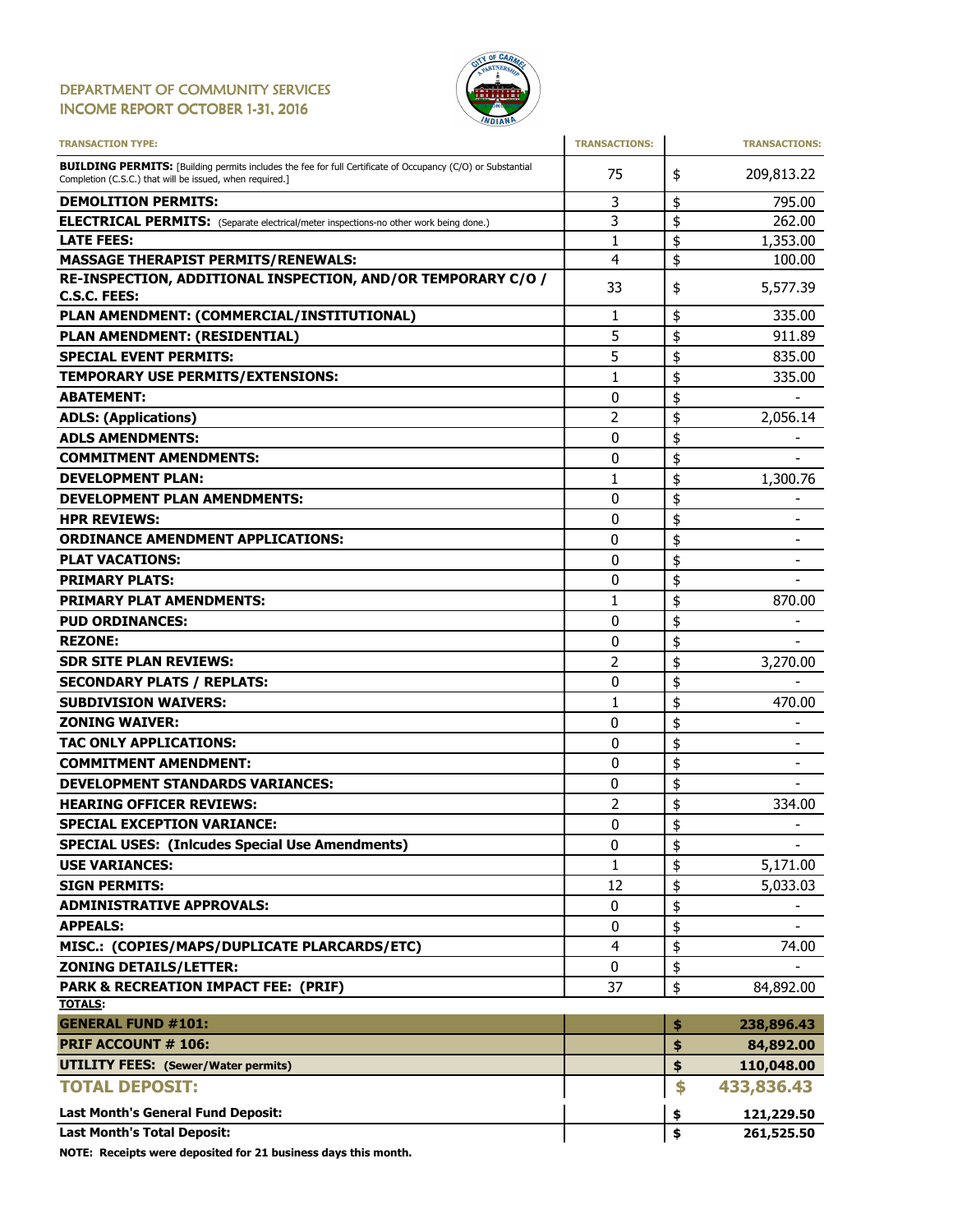# **City of Carmel Monthly Permits Issued Page 1**

Date: 11/1/2016

| Issue<br>Date | status | Permit<br><b>NO</b> | Subdiv Name                                        | <b>Property Address</b>      | Permit Type Description                | Estimated<br>Cost of<br>Construction | Sq Ft                   | <b>Contractor Name</b>                       | <b>Contractor Address</b>      | Cont.City             | Cont.<br>Cont.<br>Zip<br>State | Cont.Phone           | Propety Owner (as listed<br>per applicant)  | Owner Adrs                     | Owner City          | Owner<br>State | Owner<br>Zip |
|---------------|--------|---------------------|----------------------------------------------------|------------------------------|----------------------------------------|--------------------------------------|-------------------------|----------------------------------------------|--------------------------------|-----------------------|--------------------------------|----------------------|---------------------------------------------|--------------------------------|---------------------|----------------|--------------|
| 10/03/16      |        | 1608007             |                                                    | 1595 N MERIDIAN ST COURTYARD | COMMERCIAL REMODEL                     | \$50,000                             | 3,200                   | CAPITOL CONSTRUCTION<br><b>ERVICES</b>       | 11051 VILLAGE SQUARE LN        | <b>ISHERS</b>         |                                |                      | 46038 (317) 574-5488 TNHYIF REIV SIERRA LLC | 44 BROADWAY S 10TH FLR         | WHITE PLAINS        |                | 10601        |
|               |        | 1609011             | <b>STANFORD PARK</b>                               | 3445 WINDY KNOLL LANE        | RESIDENTIAL REMODEL                    | \$30,000                             | 130                     | <b>HEOBALD, CHUCK</b>                        | 3162 N MT VERNON WAY           | ORTVILLE              |                                | 46040 (317) 496-802  | PURMORT, ANGELA                             | 3445 WINDY KNOLL LN            | CARMEL              |                | 46074        |
|               |        | 1609014             | JACKSON'S GRANT ON WILLIAMS CR                     | 536 STABLESIDE LN            | RESIDENTIAL SINGLE FAMILY DWELLING     | \$460,211                            | 4,771                   | OLD TOWN DESIGN                              | 132 S RANGELINE RD STE 200     | <b>ARMEL</b>          | 16032                          | (317) 626-848        | ENGER, MARGOT                               | 12020 DURBIN DR                | CARMEL              |                | 46032        |
|               |        | 1609015             | <b>LARKSPUR</b>                                    | 1533 LARKSPUR LN             | RESIDENTIAL REMODEL                    | \$41,000                             | 282                     | LUE RIDGE DESIGN, LLC                        | 3031 N. MICHIGAN RD            | NDIANAPOLIS           | 6228                           | (317) 281-1184       | BONANNO, TONY                               | 1533 LARKSPUR LANE             | CARMEL              |                | 46032        |
|               |        | 609015              |                                                    | 5000 W 126 ST                | RESIDENTIAL SWIMMING POOL              | \$74,000                             | 1.520                   | OOLS OF FUN                                  | <b>3891 CLARK CREEK ROAD</b>   | LAINFIELD             | 16168                          | (317) 839-331        | BRACHER, MATT & JANET                       | 5000 W 126TH ST                | ZIONSVILLE          |                | 46077        |
|               |        | 16090165            | 53 CHERRY CREEK ESTATES                            | 14042 POWDER DR              | RESIDENTIAL REMODEL                    | \$14,500                             | 1.226                   | GRANDE & GRANDE                              | 125 PROSPECT ST                | <b>VDIANAPOLIS</b>    | 6203                           | (317) 523-111        | HEITHOLT, CHARLES & JAN                     | 14042 POWDER DR                | CARMEL              |                | 46033        |
|               |        | 16100020            | <b>WOOD CREEK</b>                                  | 5348 UNDERWOOD CT            | ELECTRICAL PERMIT/INSPECTION           | \$0                                  | $\Omega$                | ARONS ELECTRICAL                             | 6648 E 171ST ST                | <b>IOBLESVILLE</b>    | 6062                           | (317) 441-295        | SMITH, HARRY                                | 5348 UNDERWOOD CT              | CARMEL              |                | 46062        |
| 10/04/16      |        | 1608015             |                                                    | 1335 W MAIN ST               | COMMERCIAL NEW STRUCTURE               | \$12,250,000                         | 60.896                  | ORTNEY & WEYGANDT, INC                       | 1269 BRADLEY RD                | <b>IORTH OI MSTED</b> | 4070                           | (440) 716-4000       | MAIN STREET HOTEL PARTNERS                  | 9333 N MERIDIAN ST #203        | <b>INDIANAPOLIS</b> |                | 46260        |
| 10/05/16      |        | 16090098            |                                                    | 145 4TH STREET SW            | COMMERCIAL NEW STRUCTURE               | \$9,137,000                          | 197.216                 | GARMONG CONSTRUCTION                         | 5988 N MICHIGAN RD             | NDIANAPOLIS           | 6228                           | (317) 682-1001       | CITY OF CARMEL REDEVELOPMENT COMMIS         | 30 MAIN STW STE 220            | <b>ARMEL</b>        |                | 46032        |
|               |        | 1609013             | PARKWOOD CROSSING                                  | 450 96TH ST E #251           | COMMERCIAL TENANT FINISH               | \$28,000                             | 4,128                   | CAPITOL CONSTRUCTION<br><b>ERVICES</b>       | 1051 VILLAGE SQUARE LN         | <b>ISHERS</b>         | 16038                          |                      | (317) 574-5488 DUKE WEEKS REALTY LP         | 600 E 96TH ST                  | <b>INDIANAPOLIS</b> |                | 46240        |
|               |        | 1609013             | RIDGE AT THE LEGACY, THE                           | 14533 NEW GARDEN LN          | RESIDENTIAL SINGLE FAMILY DWELLING     | \$350,000                            | 5,618                   | CALATLANTIC HOMES OF INDIANA                 | 9025 NORTH RIVER RD, SUITE 100 | <b>NDIANAPOLIS</b>    |                                |                      | 46240 (317) 846-2783 CALATLANTIC HOMES      | 9025 N RIVER RD                | <b>INDIANAPOLIS</b> |                | 46240        |
|               |        | 1609014             |                                                    | 11911 N MERIDIAN ST          | <b>COMMERCIAL TENANT FINISH</b>        | \$198,000                            | 1,600                   | ALDERSON COMMERCIAL GROUP                    | 425 W SOUTH ST #100            | <b>NDIANAPOLIS</b>    |                                | 46225 (317) 889-3800 | MERIDIAN MILE ASSOCIATES                    | 11711 PENNSYLVANIA ST N        | CARMEL              |                | 46032        |
|               |        | 1609016             | 0 SUNRISE ON THE MONON                             | 1487 WINDPUMP WAY            | RESIDENTIAL SINGLE FAMILY DWELLING     | \$425,000                            | 4.999                   | OLD TOWN DESIGN                              | 132 S RANGELINE RD STE 200     | <b>ARMEL</b>          |                                | 46032 (317) 626-8486 | <b>GURNEY, WILLIAM &amp; JANELI</b>         | 1487 WINDPUMP WAY              | CARMEL              |                | 46280        |
|               |        | 1609016             | SUNRISE ON THE MONON                               | 1490 DAYLIGHT DR             | RESIDENTIAL SINGLE FAMILY DWELLING     | \$530,304                            | 5.493                   | <b>OLD TOWN DESIGN</b>                       | 132 S RANGELINE RD STE 200     | ARMFI                 |                                | 46032 (317) 626-8486 | MILLER, JOSEPH & KRISTEN                    | 1689 OLD MISSION COVE          | <b>INDIANAPOLIS</b> |                | 46280        |
|               |        | 1609016             | <b>BLACKWELL PARK</b>                              | 616 3RD AVE NE               | RESIDENTIAL SINGLE FAMILY DWELLING     | \$481,461                            | 4.637                   | <b>DLD TOWN DESIGN</b>                       | 132 S RANGELINE RD STE 200     | <b>ARMEL</b>          | 16032                          | (317) 626-8486       | DUFF, BRENTT& SHEILA                        | 440 PIEDMONT DR                | WESTFIELD           |                | 46074        |
|               |        | 1609017             | <b>KEYSTONE WOODS</b>                              | 11007 W LAKESHORE DF         | RESIDENTIAL ACCESSORY STRUCTURE        | \$4,800                              | 140                     | RICE, DANIEL W                               | 11007 LAKESHORE DR W           | <b>ARMEL</b>          | 46033                          |                      | RICE, DANIEL W                              | 11007 LAKESHORE DR W           | CARMEL              |                | 46033        |
|               |        | 1610000             |                                                    | 4525 W 116 ST                | RESIDENTIAL SINGLE FAMILY DWELLING     | \$428,000                            | 6,958                   | <b>DREES HOMES</b>                           | 900 E 96TH ST                  | <b>NDIANAPOLIS</b>    | 16270                          |                      | DREES PREMIER HOMES                         | 900 E 96TH ST                  | <b>INDIANAPOLIS</b> |                | 46240        |
|               |        | 1610001             |                                                    | 760 E 116 ST                 | TEMPORARY USE SPECIAL EVENT            | \$0                                  | $\overline{0}$          | <b>SCOTT, RACHAEL</b>                        | 8297 S FIREFLY DF              | <b>ENDLETON</b>       | 46064                          | (764) 561-489        | <b>TCP GUILFORD</b>                         | 3131 E. CAMELBACK RD           | PHOENIX             |                | 85016        |
|               |        | 1610001             |                                                    | 313 E CARMEL DR              | TEMPORARY USE SPECIAL EVENT            | \$0                                  | $\overline{0}$          | <b>A CLASSIC RENTAL</b>                      | 1333 E 86TH ST                 | NDIANAPOLIS           | 16240                          | (317) 253-058        | V & J LAND HOLDINGS LLC                     | 313 CARMEL DR                  | CARMEL              |                | 46032        |
|               |        | 1610002             | PT BETHENRIDGE                                     | 121 OLD GRAYCE LN            | RESIDENTIAL ACCESSORY STRUCTURI        | \$5,800                              | 199                     | ROMINE, RON & GAIL                           | 678 SMOKEY LM                  | <b>ARMEL</b>          | 16033                          | $(317)$ 445-243      | ROMINE, RON & GAIL                          | 678 SMOKEY LN                  | CARMEL              |                | 46033        |
|               |        | 16100023            | WOODLAND GOLF CLUE                                 | 202 WOODLAND DR              | <b>DEMOLITION</b>                      | \$0                                  | $\overline{0}$          | CASEY-BERTRAM CONSTRUCTION                   | 5780 E 25TH ST                 | NDIANAPOLIS           | 16218                          | (317) 546-3366       | <b>KERR, MIKE</b>                           | 202 WOODLAND LN                | CARMEL              |                | 46032        |
| 10/06/16      |        | 1609013             | HAZEL DELL CORNER                                  | 13250 HAZEL DELL PKWY        | COMMERCIAL REMODEL                     | \$315,000                            | 8,205                   | ROCK CONSTRUCTION                            | 3755 E 82ND ST #270            | NDIANAPOLIS           |                                | 46240 (317) 503-3374 | AMERICAN HEALTHCARE INVESTORS               | 3755 E 82ND ST #20             | <b>INDIANAPOLIS</b> |                | 46240        |
|               |        | 1609014             |                                                    | 2358 HANCOCK ST              | COMMERCIAL REMODEL                     | \$27,000                             | 1.350                   | <b>ALT CONSTRUCTION LLC</b>                  | 4365 W 96TH ST                 | <b>NDIANAPOLIS</b>    |                                | 46268 (317) 253-1251 | HENDRICKS COMMUNITY PROPERTIES              | 525 THIRD ST #300              | <b>BELOIT</b>       |                | 53511        |
|               |        | 1609018             | <b>BONBAR AT MONON LAKE</b>                        | 1080 SERENITY CT             | RESIDENTIAL SINGLE FAMILY DWELLING     | \$227,000                            | 2.517                   | M/I HOMES                                    | 8500 KEYSTONE CROSSING         | <b>NDIANAPOLIS</b>    |                                | 46240 (317) 255-9900 | M/I HOMES                                   | 8500 KEYSTONE CROSSING STE 590 | <b>INDIANAPOLIS</b> |                | 46240        |
|               |        | 1610000             |                                                    | 2335 TREESDALE CIR           | RESIDENTIAL SINGLE FAMILY DWELLING     | \$2,000,000                          | 14.408                  | <b>HAMROCK BUILDERS</b>                      | 9800 WESTPOINT DR #200         | NDIANAPOLIS           | 16256                          | (317) 863-335        | ALETTO, GARY                                | 9800 WESTPOINT DR #200         | <b>INDIANAPOLIS</b> |                | 46256        |
|               |        | 16100004            | <b>FOSTER ESTATES</b>                              | 14569 W ALLISON DR           | RESIDENTIAL REMODEL                    | \$21,750                             | 900                     | REFERRED CUSTOM<br><b>FMODELING</b>          | 16691 MEADOW WOOD DR           | <b>IOBLESVILLE</b>    | 16062                          |                      | (317) 362-5533 DAJANI, SAMER                | 14569 ALLISON DR               | CARMEL              |                | 46033        |
|               |        | 1610002             |                                                    | 1925 N MERIDIAN ST           | <b>FEMPORARY USE SPECIAL EVENT</b>     | \$0                                  | $\Omega$                | BC. INC                                      | 2245 WORLD TRADE DR            | <b>SAN DIEGO</b>      | 2128                           |                      | CARMEL HOTEL, LLC                           | 4243 HUNT ROAD                 | CINCINNATI          |                | 45242        |
| 10/07/16      |        | 1605014             |                                                    | 385 CITY CENTER DR           | COMMERCIAL NEW STRUCTURE               | \$3,945,845                          | 28,260                  | <b>IGNATURE CONSTRUCTION, LLC</b>            | 720 THIRD AVE SW               | <b>ARMEL</b>          | 6032                           | (317) 817-036        | PEDCOR INVESTMENTS, LLC                     | 3888 KEYSTONE CROSSING #900    | NDIANAPOLIS         |                | 46240        |
|               |        | 16090079            |                                                    | 350 1ST AVE SW               | COMMERCIAL NEW STRUCTURE               | \$15,400,000                         | 142.498                 | A WILHELM                                    | 3914 PROSPECT ST               | NDIANAPOLIS           | 6203                           | (317) 359-541        | MIDTOWN FAST BLOCK I LLC                    | 55 MONUMENT CIRCLE #450        | NDIANAPOLIS         |                | 46204        |
|               |        | 1609018             |                                                    | 11024 CENTRAL AVE            | <b>DEMOLITION</b>                      | \$0                                  | $\overline{\mathbf{0}}$ | NDIANAPOLIS DEMOLITION<br><b>OMPANY</b>      | 6326 E. 96TH STREET            | <b>ISHERS</b>         | 16038                          |                      | CONNER, JOHN R II & RUTH E                  | 11024 CENTRAL AVE              | <b>INDIANAPOLIS</b> |                | 46280        |
|               |        | 1610000             | <b>ASHMOOR</b>                                     | 12966 SADDLEWORTH PL         | RESIDENTIAL SINGLE FAMILY DWELLING     | \$300,000                            | 6,169                   | CALATLANTIC HOMES OF INDIANA                 | 9025 NORTH RIVER RD, SUITE 100 | NDIANAPOLIS           | 6240                           | (317) 846-2783       | <b>CALATLANTIC HOMES</b>                    | 9025 N RIVER RD                | <b>INDIANAPOLIS</b> |                | 46240        |
|               |        | 1610001             | <b>VILLAGE OF WESTCLAY</b>                         | 1803 BLYTHE ST               | RESIDENTIAL SINGLE FAMILY DWELLING     | \$689,000                            | 7.690                   | <b>PULTE HOMES OF INDIANA</b>                | 1590 N MERIDIAN ST #530        | <b>ARMEL</b>          | 6032                           | (317) 575-235        | <b>PULTE HOMES</b>                          | 11590 N. MERIDIAN ST #530      | CARMEL              |                | 46032        |
|               |        | 16100026            | LAKES AT TOWNE ROAD, THE                           | 13440 LOST CREEK LN          | <b>RESIDENTIAL REMODEL</b>             | \$42,570                             | 1.191                   | <b>CMH BUILDERS INC</b>                      | 3847 COMMERCE PARK PLACE       | NDIANAPOLIS           | 6268                           | (317) 714-6536       | MAAS, CRAIG & JENNIFER                      | 134440 LOST CREEK LN           | ARMEL               |                | 46074        |
|               |        | 16100046            | <b>LACOMA ESTATES</b>                              | 9650 COPLEY DR               | <b>RESIDENTIAL ACCESSORY STRUCTURE</b> | \$23,813                             | 720                     | <b>JEYER BUILDING</b>                        | <b>2570 N MAIN</b>             | RAIGVILLE             | 16731                          |                      | <b>UNDQUIST, NATHEN</b>                     | 9650 COPLEY DR                 | <b>NDIANAPOLIS</b>  |                | 46290        |
| 10/08/16      |        | 1010005             |                                                    | SELE OWNED BUSINESS          | MASSAGE THERAPIST PERMIT               | \$0                                  | $\Omega$                | DAVIS, ALBERTA M                             | 5660 W 43RD ST                 | <b>NDIANAPOLIS</b>    | 6254                           |                      | SELF OWNED BUSINESS                         | WORK DONE IN CLIENTS HOMES     | CARMEL              |                | 46032        |
| 10/10/16      |        | 1609018             |                                                    | 10585 N MERIDIAN ST          | COMMERCIAL REMODEL                     | \$100,000                            | 4.631                   | ONE NORTH MERIDIAN                           | 10585 N MERIDIAN ST            | <b>ARMEL</b>          |                                | 46290 (317) 575-9992 | ONE NORTH MERIDIAN                          | 10585 N MERIDIAN ST            | CARMEL              |                | 46290        |
|               |        | 1609018             |                                                    | 11611 N MERIDIAN ST #105     | COMMERCIAL TENANT FINISH               | \$31,800                             | 2,400                   | <b>CAPITOL CONSTRUCTION</b>                  | 1051 VILLAGE SQUARE LANE       | <b>ISHERS</b>         | 16038<br>IN                    |                      | IBERTY MUTUAL INSURANCE                     | PO BOX 80615                   | <b>INDIANAPOLIS</b> |                | 46280        |
|               |        | 1609018             | CARMEL SCIENCE AND TECHNOLOGY 630 W CARMEL DR #180 |                              | <b>COMMERCIAL TENANT FINISH</b>        | \$87,500                             | 11,807                  | CAPITOL CONSTRUCTION                         | 1051 VILLAGE SQUARE LANE       | <b>ISHERS</b>         | 6038<br>IN                     |                      | DEBORAH WOOD & ACCOCIATES INC               | 630 W CARMEL DR #200           | CARMEL              |                | 46032        |
|               |        | 1610006             | MAPLE ACRES                                        | 3312 E 136 ST                | <b>DEMOLITION</b>                      | \$0                                  | $\Omega$                | FOX CONTRACTORS CORP                         | 5430 W FERGUSON RD             | ORT WAYNE             | 16809<br>IN                    |                      | (260) 747-7461 CITY OF CARMEL               | 1 CIVIC SQUARE                 | CARMEL              |                | 46032        |
| 10/11/16      |        | 1609016             | WOODLAND GOLF CLUB                                 | 2047 E 110 ST                | RESIDENTIAL ACCESSORY STRUCTURE        | \$5,000                              | 192                     | <b>DAVIS, ROBERT</b>                         | 2047 E 110TH ST                | <b>NDIANAPOLIS</b>    | 6280                           |                      | DAVIS, ROBERT                               | 2047 E 110TH ST                | <b>INDIANAPOLIS</b> |                | 46280        |
|               |        | 1610002             |                                                    | 1500 E 101 ST                | RESIDENTIAL PORCH ADDITION             | \$30,000                             | 160                     | <b>VILLIAM GORDON GROUP</b>                  | 2371 GLEBE ST                  | CARMEL                | IN                             |                      | 46032 (317) 361-3191 FEARNCOMB, JOHN & BETH | 1500 E 101ST ST                | <b>INDIANAPOLIS</b> |                | 46280        |
|               |        |                     |                                                    | 120<br><b>Total Permits:</b> |                                        |                                      |                         | <b>Total Estimated Cost of Construction:</b> | \$63,567,532.00                |                       |                                | Total Sq.Ft.:        | 768,728                                     |                                |                     |                |              |

Status(Stat Column) codes mean: O=Open/incomplete; C=Closed/completed (includes completed permits where C/O's are not issued-like demolition or separate electrical permits);<br>E=Expired-project may or may not have been compl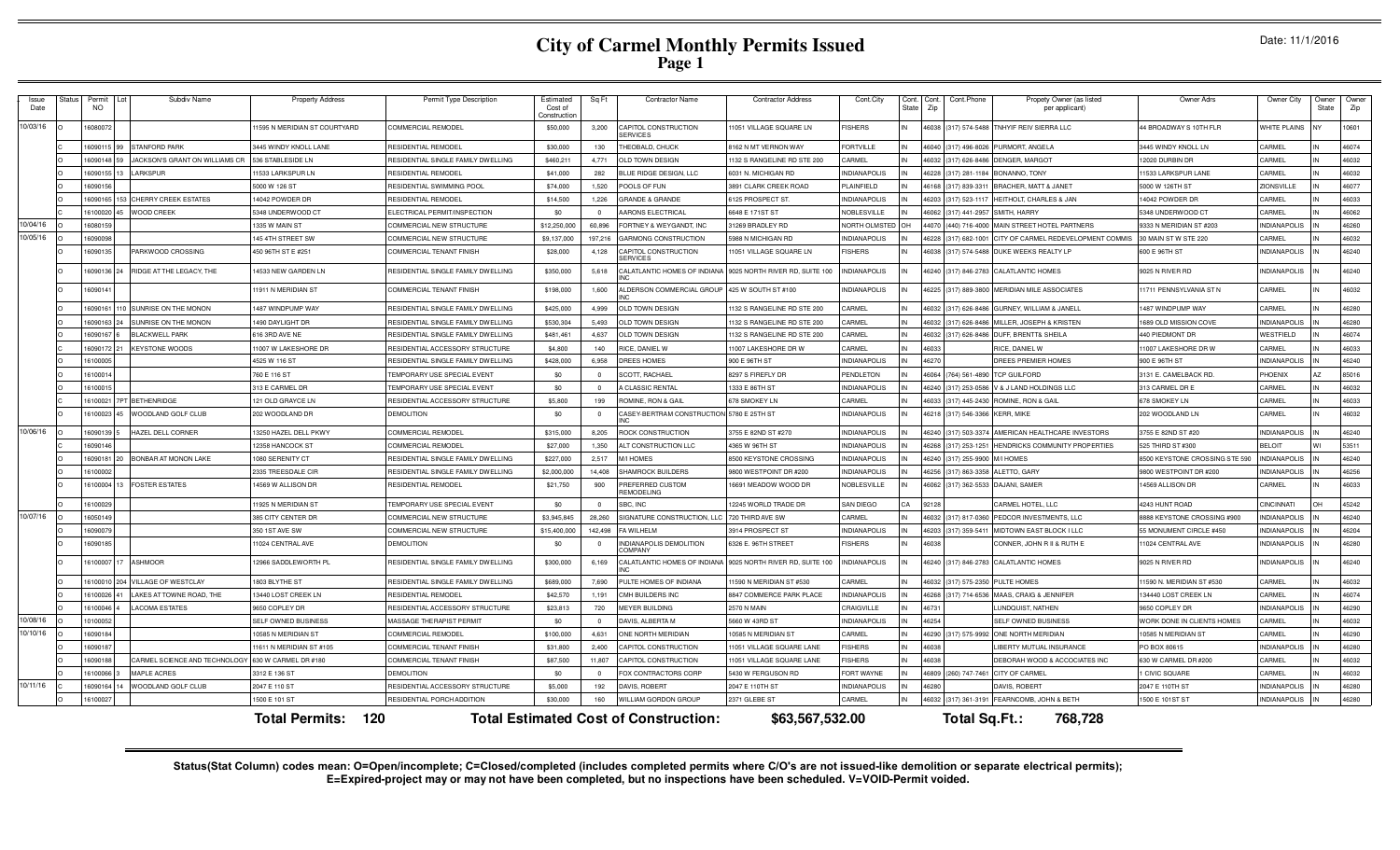# **City of Carmel Monthly Permits Issued Page 2**

| Date: 11/1/2016 |  |  |
|-----------------|--|--|
|-----------------|--|--|

| <b>Issue</b><br>Date | tatus | Permit<br><b>NO</b> | Subdiv Name                    | <b>Property Address</b>                                   | Permit Type Description            | Estimated<br>Cost of<br>Constructio | Sa Ft    | <b>Contractor Name</b>                          | <b>Contractor Address</b>      | Cont.City           | Cont. Cont.<br>Zip<br>State | Cont.Phone           | Propety Owner (as listed<br>per applicant) | Owner Adrs                       | Owner City          | Owner<br>State | Owner<br>Zip |
|----------------------|-------|---------------------|--------------------------------|-----------------------------------------------------------|------------------------------------|-------------------------------------|----------|-------------------------------------------------|--------------------------------|---------------------|-----------------------------|----------------------|--------------------------------------------|----------------------------------|---------------------|----------------|--------------|
| 10/11/16             |       | 6100035             | <b>ILLAGE OF WESTCLAY</b>      | 13420 BIRKENHEAD ST                                       | RESIDENTIAL REMODEL                | \$30,000                            | 200      | <b>WILLIAM GORDON GROUP</b>                     | 2371 GLEBE ST                  | CARMEL              | 6032                        | (317) 361-3191       | MILLER, SCOTT & VANESSA                    | 13420 BIRKENHEAD ST              | CARMEL              |                | 46032        |
|                      |       | 16100036            | WOODLAND SPRINGS               | 11341 ROLLING SPGS                                        | <b>RESIDENTIAL REMODEL</b>         | \$80,000                            | 2.300    | WILLIAM GORDON GROUP                            | 2371 GLEBE ST                  | <b>CARMEL</b>       | 6032                        | (317) 361-319        | HUERKAMP, KYLE & AJA                       | 11341 ROLLING SPRINGS DR         | CARMEI              |                | 46033        |
|                      |       | 16100076<br>1206    | SADDLE CREEK                   | 14225 AUTUMN WOODS DR                                     | ELECTRICAL PERMIT/INSPECTION       | -\$0                                | $\Omega$ | ELECOM PLACEMENT. INC                           | 478 N 1100 F                   | ZIONSVILLE          | 16077                       | $(317) 769 - 477$    | <b>BOONSTRA, NICK</b>                      | 14225 AUTUMN WOODS DR            | CARMEI              |                | 46032        |
| 10/12/16             |       | 16090124            |                                | 111 CONGRESSIONAL BLVD - 1ST, 3RD, 4TH COMMERCIAL REMODEL |                                    | \$315,000                           | 15,948   | LAUTH CONSTRUCTION, LLC                         | 11 CONGRESSIONAL BLVD          | CARMEL              | 6032                        | $(317) 848 - 6500$   | PROTECTIVE INSURANCE COMPANY               | 111 CONGRESSIONAL BLVD STE 500   | CARMEL              |                | 46032        |
|                      |       | 16100040 65         | <b>BROOKSHIRE NORTH</b>        | 13075 ANDOVER DR                                          | RESIDENTIAL ADDITION AND REMODEL   | \$17,890                            | 138      | <b>KEVIN DOUGLAS CONSTRUCTION</b>               | 9925 CHERRY TREE LANE          | <b>INDIANAPOLIS</b> | 6235                        |                      | <b>BUTLER, ROB</b>                         | 13075 ANDOVER DR                 | CARMEL              |                | 46033        |
|                      |       | 16100048<br>92      | WOODS AT SHELBORNE, THE        | 3378 SHADE OAK CT                                         | RESIDENTIAL SINGLE FAMILY DWELLING | \$642,000                           | 7,340    | PULTE HOMES OF INDIANA                          | 1590 N MERIDIAN ST #530        | CARMEI              |                             | 46032 (317) 575-235  | <b>PULTE HOMES</b>                         | 11590 MERIDIAN ST N #530         | CARMEL              |                | 46032        |
|                      |       | 16100052<br>94      | <b>OVERBROOK FARMS</b>         | 3924 BEAR CREEK WAY                                       | RESIDENTIAL SINGLE FAMILY DWELLING | \$253,000                           | 5,841    | <b>FISCHER HOMES</b>                            | 6602 E. 75TH ST STE 400        | <b>INDIANAPOLIS</b> | 6250                        | (317) 348-250        | <b>FISCHER HOMES</b>                       | 6602 E. 75TH ST STE 400          | <b>INDIANAPOLIS</b> |                | 46250        |
|                      |       | 16100058            | TALLYN'S RIDGE                 | 14422 TALLYN WAY                                          | RESIDENTIAL SINGLE FAMILY DWELLING | \$400,678                           | 6,391    | <b>ISCHER HOMES</b>                             | 6602 E. 75TH ST STE 400        | <b>INDIANAPOLIS</b> | 16250                       | $(317)$ 348-250      | <b>ISCHER HOMES</b>                        | 6602 E. 75TH ST STE 400          | <b>INDIANAPOLIS</b> |                | 46250        |
|                      |       | 1610006             | ALLYN'S RIDGE                  | 14421 TALLYN WAY                                          | RESIDENTIAL SINGLE FAMILY DWELLING | \$364.053                           | 6.914    | <b>ISCHER HOMES</b>                             | 602 E. 75TH ST STE 400         | NDIANAPOLIS         | 6250                        | (317) 348-250        | <b>FISCHER HOMES</b>                       | 6602 E. 75TH ST STE 400          | <b>INDIANAPOLIS</b> |                | 46250        |
| 10/13/16             |       | 16090052            | <b>RAFRANKE</b>                | 12955 OLD MERIDIAN ST #104                                | <b>COMMERCIAL REMODEL</b>          | \$65,000                            | 2,800    | <b>ACCELL CONSTRUCTION</b><br><b>AANAGEMENT</b> | 5538 W RAYMOND ST              | <b>INDIANAPOLIS</b> | 46241                       | (317) 991-3544       | <b>MERIDIAN DESIGN</b>                     | 241 N PENNSYLVANIA ST STE 300    | <b>INDIANAPOLIS</b> |                | 46204        |
|                      |       | 1609017             |                                | 1721 W 116 ST                                             | RESIDENTIAL SWIMMING POOL          | \$130,000                           | 200      | <b>NDY CUSTOM POOLS</b>                         | 102 FREYN DR                   | <b>INDIANAPOLIS</b> | 16254                       |                      | RSAY, JAMES                                | 1721 W 116TH ST                  | CARMEL              |                | 46032        |
|                      |       | 16100011            |                                | 12351 WEST RD                                             | RESIDENTIAL ACCESSORY STRUCTURE    | \$150,000                           | 6,000    | <b>IELTON, TIM</b>                              | O BOX 417                      | CLOVERDALE          | 16120                       | (317) 439-27         | REED, SUZANNE                              | 12351 WEST RD                    | <b>ZIONSVILLE</b>   |                | 46077        |
|                      |       | 16100042 83         | <b>IUNRISE ON THE MONON</b>    | 1520 EVENSTAR BLVD                                        | RESIDENTIAL SINGLE FAMILY DWELLING | \$425,000                           | 5475     | OLD TOWN DESIGN                                 | 132 S RANGELINE RD STE 200     | CARMEL              | 6032                        | (317) 626-848        | OLD TOWN DEVELOPMENT. LLC                  | 1132 SOUTH RANGE LINE ROAD       | CARMEL              |                | 46032        |
|                      |       | 6100044 250         | <b>ILLAGE OF MOUNT CARMEL</b>  | 457 DREAM CT                                              | RESIDENTIAL REMODEL                | \$107,000                           | 1.317    | GREG JONES CONSTRUCTION                         | <b>157 DREAM CT</b>            | <b>ARMEL</b>        | 6032                        |                      | FLUM, BOB                                  | 457 DREAM CT                     | CARMEL              |                | 46032        |
|                      |       | 16100045 32         | CROOKED STICK ESTATES          | 2084 ST ANDREWS CIR                                       | RESIDENTIAL SWIMMING POOL          | \$17,000                            | $\Omega$ | JOHN EATON HOMES                                | 13035 TRADD ST                 | CARMEL              | 16032                       | (317) 979-4304       | LITZ & EATON INVESTMENTS                   | 1101 CENTRAL AVE                 | <b>INDIANAPOLIS</b> |                | 46202        |
|                      |       | 16100054 20         | <b>ASHMOOR</b>                 | 12984 MOORLAND LN                                         | RESIDENTIAL SINGLE FAMILY DWELLING | \$300,000                           | 7,283    | CALATLANTIC HOMES OF INDIANA                    | 9025 NORTH RIVER RD, SUITE 100 | <b>INDIANAPOLIS</b> |                             | 46240 (317) 846-2783 | <b>CALATLANTIC HOMES</b>                   | 9025 N RIVER RD                  | <b>INDIANAPOLIS</b> |                | 46240        |
|                      |       | 16100061            | <b>BROOKSHIRE</b>              | 12262 CRESTWOOD DR                                        | RESIDENTIAL REMODEL                | \$5,000                             | 308      | DENHAM.SCOTT                                    | 12262 CRESTWOOD DR             | CARMEL              | 16033                       |                      | <b>DENHAM, MARGARET</b>                    | 12262 CRESTWOOD DR               | CARMEL              |                | 46033        |
|                      |       | 16100067            |                                | 355 CITY CENTER DR                                        | TEMPORARY USE SPECIAL EVENT        | \$0                                 | $\Omega$ | A CLASSIC RENTAI                                | 1333 E 86TH ST                 | <b>INDIANAPOLIS</b> | 16240                       | (317) 253-058        | CENTER FOR THE PERFORMING ARTS             | 355 W CITY CENTER DF             | CARMEL              |                | 46032        |
|                      |       | 1610007             | JACKSON'S GRANT ON WILLIAMS CR | 12284 KING RICHARD DF                                     | RESIDENTIAL SINGLE FAMILY DWELLING | \$499,000                           | 6,683    | <b>DREES HOMES</b>                              | 900 E 96TH ST                  | <b>INDIANAPOLIS</b> | 16270                       |                      | DREES PREMIER HOME!                        | 900 E 96TH ST                    | <b>INDIANAPOLIS</b> |                | 46240        |
|                      |       | 16100087            |                                | <b><i>NORK DONE IN CLIENTS</i></b>                        | MASSAGE THERAPIST PERMIT           | \$0                                 | $\Omega$ | YU, XIAOHANG                                    | 2827 HAZELVIEW LANE            | <b>INDIANAPOLIS</b> | 6268                        |                      | SELF OWNED BUSINESSS                       | WORK DONE IN CLIENTS HOMES       | CARMEL              |                | 46032        |
| 10/14/16             |       | 1608019             |                                | 1111 W MAIN ST - SWIMMING POOL                            | COMMERCIAL SWIMMING POOL           | \$75,000                            | 725      | <b>TERRY POOL CO, INC</b>                       | 0350 N MICHIGAN RD             | CARMEL              | 6032                        | (317) 872-25         | <b>G MAIN LLC</b>                          | 47 PENNSYLVANIA ST S 10TH FI     | NDIANAPOLIS         |                |              |
|                      |       | 16100050            | WESTMONT                       | 14034 FINNHORSE DR                                        | RESIDENTIAL SINGLE FAMILY DWELLING | \$284,399                           | 3,568    | M/I HOMES                                       | <b>3500 KEYSTONE CROSSING</b>  | NDIANAPOLIS         | 6240                        | 317) 255-990         | M/I HOMES OF INDIANA L.F                   | 8500 KEYSTONE CROSSING #190      | NDIANAPOLIS         |                | 46240        |
|                      |       | 16100062            | DEERFIELD                      | 9810 DEERFIELD CIR                                        | RESIDENTIAL ADDITION AND REMODEI   | \$200,000                           | 800      | <b>D A DALTON CONTRACTOR</b>                    | 408 GLENVIEW W DR              | <b>INDIANAPOLIS</b> | 6250                        | (317) 590-79         | NACE, JEFF                                 | 9810 DEERFIELD CIRCLE            | CARMEL              |                | 46032        |
|                      |       | 16100073            | YNNWOOD                        | 12567 SCOTTISH BND                                        | RESIDENTIAL REMODEL                | \$55,000                            | 250      | CASE DESIGN/REMODELING                          | 99 E CARMEL DR., STE 100       | CARMEL              | 16032                       | (317) 846-260        | SORG, JASON                                | 12567 SCOTTISH BEND              | <b>ARMEL</b>        |                | 46033        |
|                      |       | 6100096             |                                | 13065 GRAND VUE DR                                        | FI ECTRICAL PERMIT/INSPECTION      | \$0                                 | $\Omega$ | <b>B &amp; D LIGHTING</b>                       | 5635 HICKORY RD                | <b>INDIANAPOLIS</b> | 6239                        | (317) 414-805        | CALATLANTIC HOMES OF INDIANA INC           | 9025 NORTH RIVER RD, SUITE 100   | <b>INDIANAPOLIS</b> |                | 46240        |
| 10/17/16             |       | 16100037 19         | CLAYBRIDGE AT SPRINGMILL       | 617 MAYFAIR LN                                            | RESIDENTIAL ACCESSORY STRUCTURE    | \$200,000                           | 144      | WILLIAMS CUSTOM ART BUILDERS                    | 15157 LONG COVE BLVD           | CARMEL              | 16033                       | (317) 577-990        | ALSAYED, MOHAMED A & KATHRYN L             | 617 MAYFAIR LANE                 | CARMEL              |                | 46032        |
|                      |       | 16100043 25         | <b>CROOKED STICK ESTATES</b>   | 11394 ST ANDREWS LN                                       | RESIDENTIAL REMODEL                | \$17,700                            | 240      | CENTENNIAL CONSTRUCTION                         | 940 3RD AVE SW                 | CARMEL              | 6032                        | (317) 848-7634       | BERNHARDT, RIC & CARRIE                    | 11394 ST ANDREWS LANE            | CARMEL              |                | 46032        |
|                      |       | 16100071            | <b>BROOKSHIRE</b>              | 4429 S SOMERSET WAY                                       | <b>RESIDENTIAL REMODEL</b>         | \$122,000                           | 930      | CASE DESIGN/REMODELING                          | 99 E CARMEL DR., STE 100       | CARMEL              | 16032                       | (317) 846-260        | FERRELL, JOE                               | 4429 SOMERSET WAY S              | CARMEL              |                | 46033        |
| 10/18/16             |       | 16100084            | <b>BRIAR CREEK</b>             | 10529 E LAKESHORE DR                                      | RESIDENTIAL SWIMMING POOL          | \$40,000                            | 984      | <b>HENDRICK POOL</b>                            | 6383 W PENDLETON PIKE          | <b>MCCORDSVILLE</b> | 6055                        | $(317)$ 335-266      | HOWARD, CORY                               | 10529 LAKE SHORE E DR            | CARMEL              |                | 46033        |
| 10/19/16             |       | 1610001             |                                | 650 NE FIRST AVE                                          | RESIDENTIAL REMODEL                | \$40,000                            | 250      | MILLER CO INDY INC                              | 8060 N SHADELAND AVE           | <b>INDIANAPOLIS</b> | 6250                        | (317) 491-834        | <b>WALTERS, SHELLY</b>                     | 650 1ST AVE NE                   | CARMEL              |                | 46033        |
|                      |       | 16100068            |                                | <b>4025 E MAIN ST</b>                                     | RESIDENTIAL SINGLE FAMILY DWELLING | \$792,220                           | 7.749    | <b>RL HAHN RESIDENTIAL</b>                      | 2739 BARBANO CT                | CARMEL              | 6032                        |                      | <b>SCHILT, PETER &amp; NICOLE</b>          | 14384 ALDERBROOK TRAIL           | CARMEL              |                | 46033        |
|                      |       | 16100081            |                                | 11611 N MERIDIAN ST #300                                  | <b>COMMERCIAL TENANT FINISH</b>    | \$76,700                            | 4,414    | CAPITOL CONSTRUCTION<br><b>SERVICES</b>         | 1051 VILLAGE SQUARE LN         | <b>ISHERS</b>       | 46038                       | (317) 574-5488       | <b>MARKET SHARE INC</b>                    | 11611 N MERIDIAN ST #300         | CARMEL              |                | 46032        |
|                      |       | 16100091            |                                | 5250 E 116 ST                                             | RESIDENTIAL ADDITION-ROOM(S        | \$45,000                            | 565      | CARPENTER CONSTRUCTION                          | 805 WOODBEIN                   | <b>INDIANAPOLIS</b> | 16280                       | (317) 848-541        | URSEL, ED & ROSE                           | 5250 E 116TH ST                  | CARMEL              |                | 46032        |
|                      |       | 16100139 CA         | MOFFITT FARM AT PRAIRIE VIEW   | 5910 WILLIAM CONNER WAY                                   | ELECTRICAL PERMIT/INSPECTION       | \$0                                 | $\sim$   | MADDOX INDUSTRIAL GROUP                         | 3771 S US HIGHWAY 31           | <b>FRANKLIN</b>     | 813                         |                      | RAIRIEVIEW HOMEOWNERS ASSOC                | 5910 WILLIAMS CONNER WAY         | CARMEL              |                | 46033        |
| 10/20/16             |       | 16100012            |                                | 220 1ST AVE SE                                            | PORCH AND DECK ADDITION            | \$50,000                            | 295      | KISSERVICES I LC                                | 2629 LOYALTY DR                | <b>ISHERS</b>       | 6037                        | (317) 714-838        | COLLIER, DONNA L                           | 220 1ST AVE SE                   | <b>ARMEL</b>        |                | 46032        |
|                      |       | 16100078            |                                | 11911 N MERIDIAN ST                                       | COMMERCIAL TENANT FINISH           | \$40,263                            | 674      | ALDERSON COMMERCIAL GROUP                       | 425 W SOUTH ST #100            | <b>INDIANAPOLIS</b> | 46225                       |                      | (317) 889-3800 MERIDIAN MILE ASSOCIATES    | 11711 PENNSYLVANIA ST N          | CARMEL              |                | 46032        |
|                      |       | 16100090            |                                | 14390 CLAY TERRACE BLVD                                   | TEMPORARY USE SPECIAL EVENT        | -\$0                                | $\Omega$ | A CLASSIC RENTAL                                | 1333 E 86TH ST                 | <b>INDIANAPOLIS</b> | 16240                       | (317) 253-058        | MAINSTREET PROPERTY, LLC                   | 14390 CLAY TERRACE BLVD, STE 205 | CARMEL              |                | 46032        |
|                      |       | 16100095 67         | THE MEADOWS AT THE LEGACY      | 14116 JAMES DEAN DR                                       | RESIDENTIAL SINGLE FAMILY DWELLING | \$225,000                           | 5,243    | CALATLANTIC HOMES OF INDIANA                    | 9025 NORTH RIVER RD, SUITE 100 | <b>INDIANAPOLIS</b> | 16240                       | (317) 846-2783       | <b>CALATLANTIC HOMES</b>                   | 9025 N RIVER RD                  | NDIANAPOLIS         |                | 46240        |
|                      |       | 16100105 2          | <b>BLACKWELL PARK</b>          | 522 3RD AVE NE                                            | RESIDENTIAL SINGLE FAMILY DWELLING | \$691.081                           | 6,346    | OLD TOWN DESIGN                                 | 132 S RANGELINE RD STE 200     | CARMEL              | 6032                        | (317) 626-848        | IMPICCICHE, FRANK & WOLF, SUSAN            | 6041 INDIANA AVE                 | NDIANAPOLIS         |                | 46220        |
|                      |       | 16100107 25         | SUNRISE ON THE MONON           | 1488 DAYLIGHT DR                                          | RESIDENTIAL SINGLE FAMILY DWELLING | \$471,939                           | 5.711    | OLD TOWN DESIGN                                 | 132 S RANGELINE RD STE 200     | <b>ARMEL</b>        | 6032                        | (317) 626-8486       | MILLER, STEPHAN & ELLEN                    | 1393 WIND CASTLE TRL             | <b>INDIANAPOLIS</b> |                | 46280        |
|                      |       | 16100109 6          | BONBAR AT MONON LAKE           | 10126 SOLACE LN                                           | RESIDENTIAL SINGLE FAMILY DWELLING | \$302,875                           | 3,303    | M/I HOMES                                       | 3500 KEYSTONE CROSSING         | NDIANAPOLIS         | 6240                        | (317) 255-9900       | M/I HOMES                                  | 8500 KEYSTONE CROSSING STE 590   | <b>INDIANAPOLIS</b> |                | 46240        |
|                      |       | 16100150 52         | HOME PLACE                     | 10440 N CORNELL AVE                                       | ELECTRICAL PERMIT/INSPECTION       | \$0                                 | $\Omega$ | BREEDLOVE, RICK                                 | 5811 NORTHWOOD DR              | CARMEL              | IN                          | 46032 (317) 966-8021 | SCHAEFER, ROBERT                           | 10440 CORNELL AVE                | <b>INDIANAPOLIS</b> |                | 46280        |
|                      |       |                     |                                | <b>Total Permits: 120</b>                                 |                                    |                                     |          | <b>Total Estimated Cost of Construction:</b>    | \$63,567,532.00                |                     |                             | Total Sq.Ft.:        | 768.728                                    |                                  |                     |                |              |

Status(Stat Column) codes mean: O=Open/incomplete; C=Closed/completed (includes completed permits where C/O's are not issued-like demolition or separate electrical permits);<br>E=Expired-project may or may not have been compl